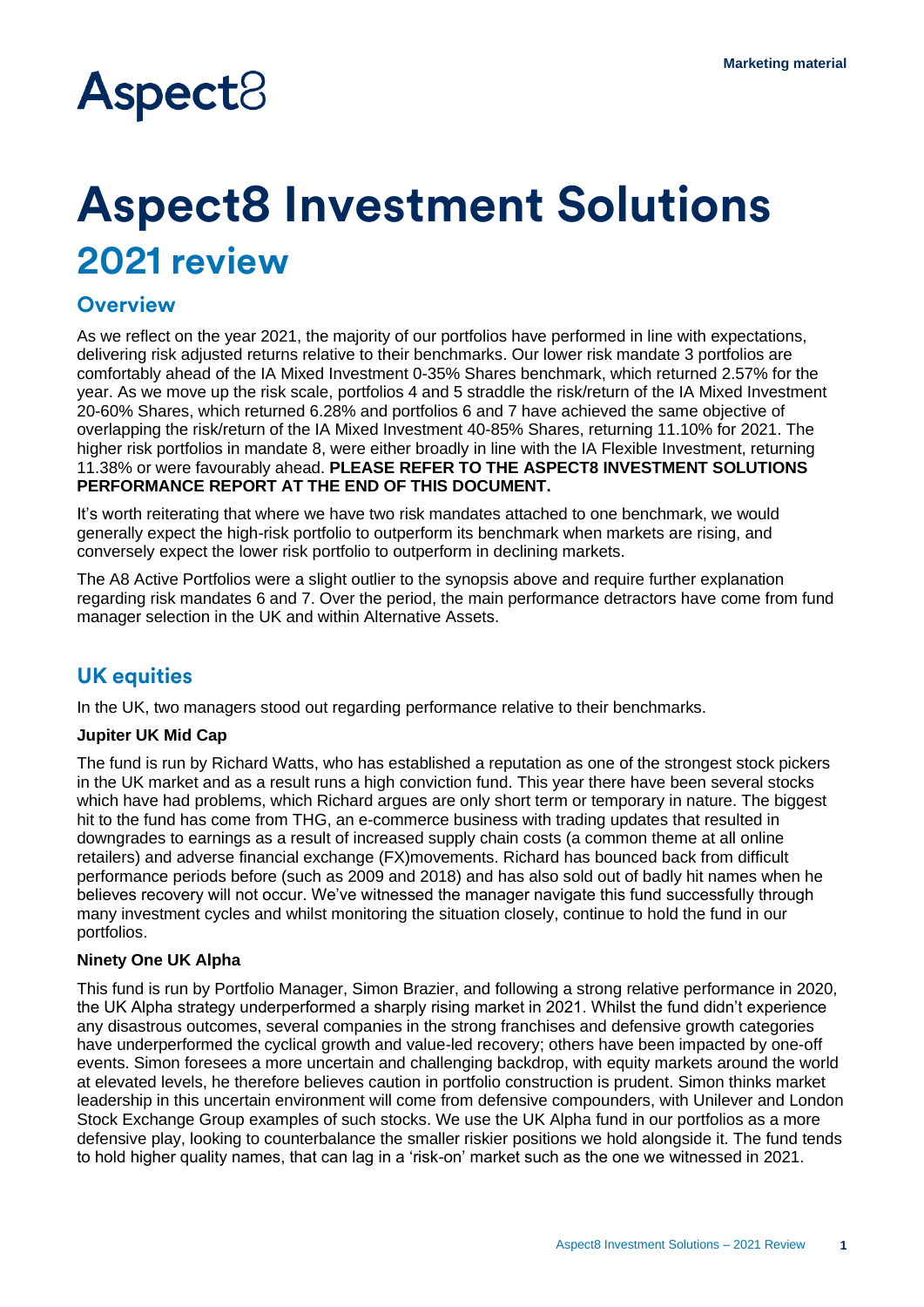#### **JOHCM UK Dynamic**

On a more positive note, for UK fund selection, after a tough 2020 for JOHCM UK Dynamic, it is pleasing to report a better year for the Fund in 2021. The performance has been supported by a strong earnings recovery and by several takeover bids in companies held in the portfolio. It was a number of the Fund's larger and more contrarian positions that were subject to bids. Morrisons, DMGT and St Modwen made the headlines given the managers public opposition to the initial low-balled bids. But the year should also be remembered for the completion of the bid for Urban & Civic and the bids for Aggreko, Ultra Electronics and Stock Spirits. Given the noticeable uptick in UK takeover activity, it has not escaped the manager's attention that Private Equity seemed to be selling low asset companies at high valuations in order to buy real asset companies at low valuations. Fund manager, Alex Savvides has extreme confidence in his longterm stock selection process and potential reappraisal of the valuations for companies he holds within his fund.

### **Alternative assets**

Within the alternative asset allocation, our fund selection delivered mixed fortunes, but it's worthwhile refreshing why we hold alternative assets in the portfolios. As part of a multi-asset class portfolio, adding alternatives can provide many benefits, including diversification, downside protection, and improved riskadjusted returns. Equities have been well-supported as a result of low bond yields, so market sensitivity to an upward break in bond yields remains a risk. Credit spreads have also fallen to tight levels as a result of the favourable corporate and economic backdrop, supported by ultra-loose central bank policies. We believe it is appropriate to diversify and help lower the risk of adverse market conditions to our portfolios by increasing the exposure to assets or strategies with returns which are uncorrelated with traditional asset classes.

#### **Jupiter Gold & Silver**

The allocation to the Jupiter Gold & Silver Fund was the largest performance detractor within the alternatives' allocation over the year. There's no denying it has been a disappointing year for precious metals, especially in a year when so many of the drivers of higher returns seemed almost inevitable. The markets however are forward looking, and it appears they have priced in a reversal, or at least to some degree a lessening of these favourable trends. It is worth noting however, despite the negative returns in 2021, we are still showing a sizeable profit from our initial entry point into the fund in 2020.

#### **M&G Emerging Market Debt**

A key attraction of the M&G Emerging Market Debt Fund is that it currently provides significantly higher yields in both nominal and real terms (i.e. adjusted for inflation) compared to developed country bond markets. The sustained yield advantage of Emerging Market Debt can partly be explained in terms of a 'risk premium' (prone to political instability, arbitrary shifts in central bank policy and unsustainable debt levels) which should reduce over time both as a result of Emerging Markets becoming structurally stronger (and therefore inherently less risky) as well as the increasing dissipation of negative perception biases, as news flow continues to improve. 2021 has been a difficult year however, as a flare-up in global inflationary pressure, a strong US dollar and country-specific risks (notably China) have all been headwinds for the asset class.

#### **Liontrust Diversified Real Assets**

On a more positive note, cyclical real assets performed positively, including commodities, private equity, and global property securities. Exposure to property through holdings in specialist real estate investment trusts, such as social housing and industrial warehouses, performed particularly well. The inclusion of core infrastructure within the Fund also boosted performance. The largest contributions came from holdings in renewable infrastructure, with the social infrastructure holdings also performing well.

Our expectations for alternatives remain strong heading into 2022, given the continued backdrop of rising interest rates, high equity valuations, and increased volatility. We are favouring strategies with less directional exposure to traditional asset classes.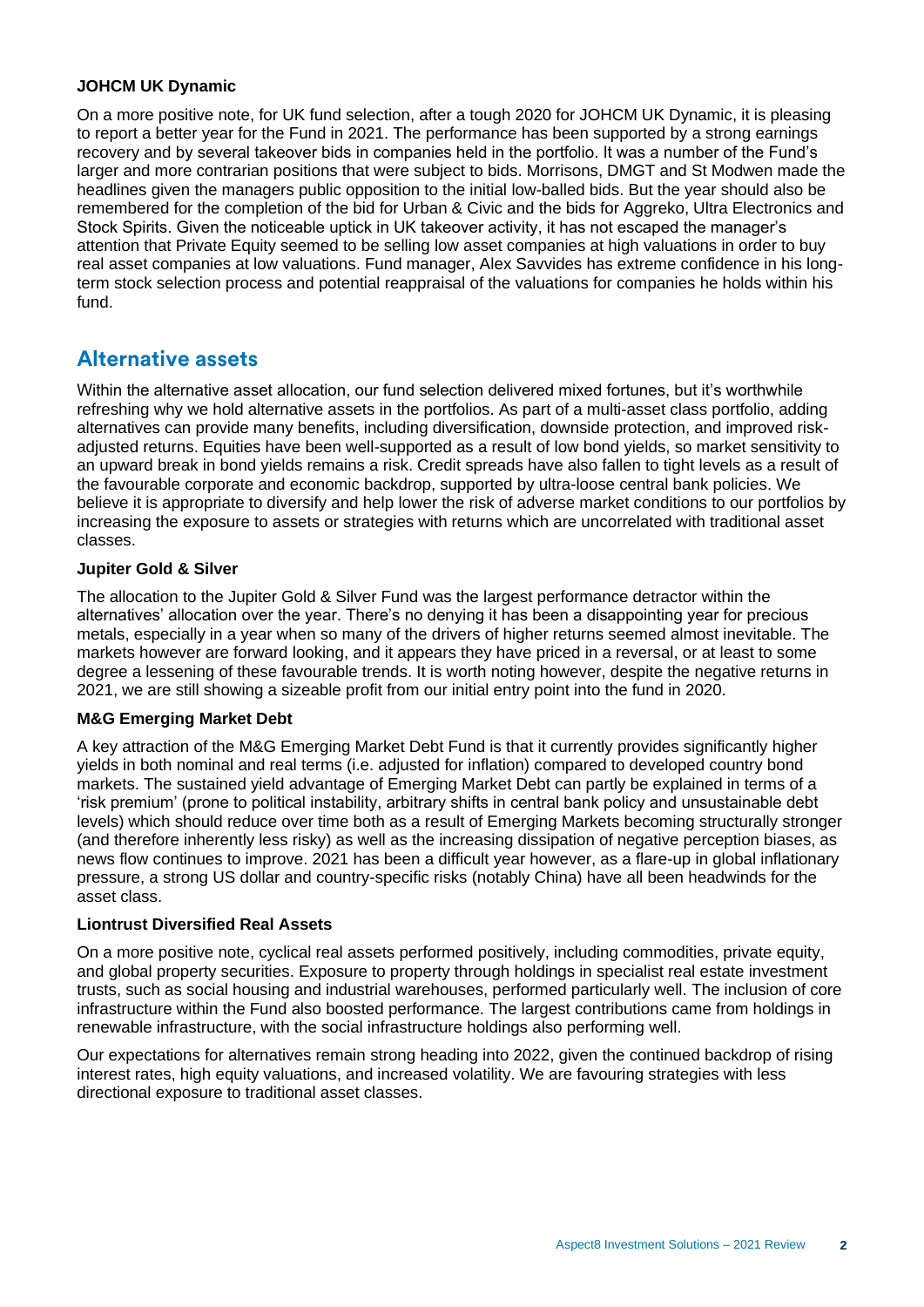## **Asset allocation**

All the portfolios follow the same portfolio construction process but will have different building blocks and weights to each asset class, determined by the risk profile selected. The investment process starts with our capital market assumptions; this is our long-term expectations for asset class returns. We work alongside the Schroder Economics Team to produce a set of 30-year return forecasts for all major asset classes. This is the main input into our Capital Asset Pricing Model to generate our efficient frontier (optimal blend of asset classes that maximises return for a given level of risk). We select the portfolios on the frontier that matches our portfolio benchmarks and ensures that there is enough risk and return separation between portfolios as we move up the risk curve, setting the optimal strategic asset allocation for each portfolio.

The portfolios are benchmarked against the IA Mixed Asset category, which include the 0-35% Shares, 20- 60% Shares and 40-85% Shares. Funds in this sector are required to have a range of different investments and must hold the stipulated investment percentage in equities i.e. the 40-85% Shares can only have a maximum of 85% equity exposure, with a minimum 40% equity exposure, to be include in this category. Our higher risk profile portfolios are benchmarked against the IA Flexible Investment category. Funds in this sector are expected to have a range of different investments. However, the funds in this sector have significant flexibility over what to invest in. There is no minimum or maximum requirement for investment in company shares.

These IA benchmarks we use comprise hundreds of different managers which will all follow their own investment processes and will therefore capture a variety of different asset allocations based on their own perception of where the best risk and return can be generated over the long, medium and short term. The A8 Investment Solutions Portfolios follow a long-term strategic asset allocation and risk management framework and therefore the positioning may look quite different to the IA at certain points in time. It is also impossible to obtain a live "look-through" of how the competitors are positioned, but we can obtain a snapshot in time of what the category average broadly looks like. We can therefore use this data to suggest how our strategic positioning either aided or detracted relative to our peers over the very shortterm.

#### **Key themes**

Here is a summary of the key themes apparent from this data and whether the current positioning relative to the average in the peer group would have added value in 2021.

From a top-down perspective, the A8 Investment Solutions Portfolios are:

#### **Equity allocations**

Broadly inline. Where two risk profiles are assigned to a single IA category, the amounts allocated to equity sit either side of the IA category average and are intentionally designed to be positioned this way.

#### **Regionally**

Portfolios have a slight overweight to the UK, Japan and Emerging Markets and have a relative underweight to US and Europe.

#### **Fixed Income**

Generally, have an underweight position relative to the IA categories.

**Alternative Assets** (includes Property for comparative purposes)

The portfolios are overweight relative (we prefer alternatives over fixed income at present).

#### **Cash**

Lower levels of cash as you move up the risk profiles.

The IA category breaks down the equity component into regional allocations so we can provide a bit more colour here on whether positioning helped or hindered in 2021. Unfortunately, the fixed income and alternative assets aren't split out into sub sectors which makes it difficult to reconcile positioning relative to the average of the peer group.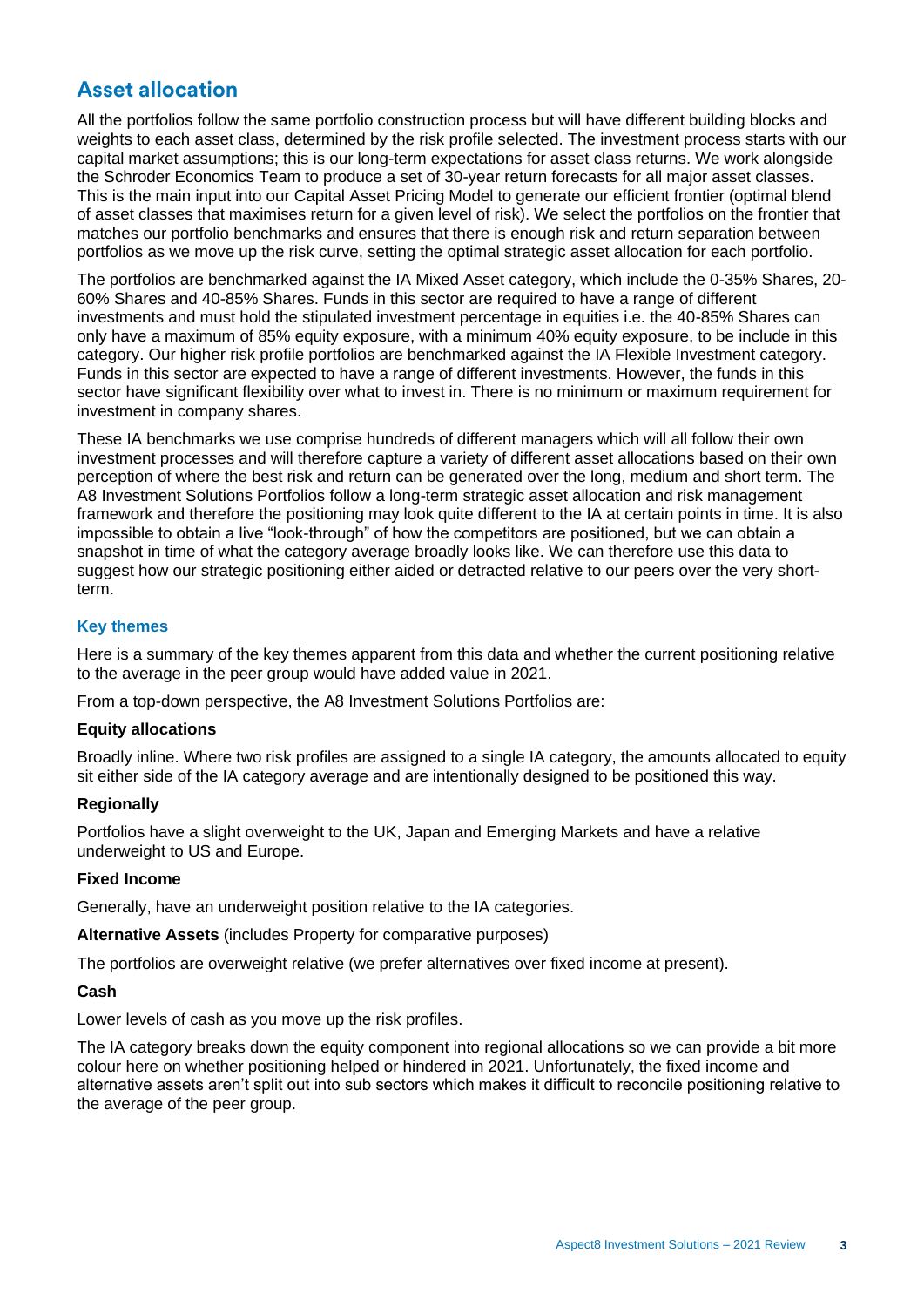#### **Equities**

#### **Positioning - overweight UK, Japan & EM**

#### **UK**

The relatively unloved and undervalued UK market provided positive returns, but it didn't stand out greatly from other developed markets. Given the overweight to UK was relatively small, the allocation to region neither added nor detracted. A key determinant of relative performance would have come from style and fund manager selection.

#### **Japan**

Japan was one of the worst performing developed market regions, with currency depreciation relative to Sterling compounding the impact from weak equity markets. Renewed uncertainty over the new Covid variant and an influx of new issues including supply chains and rising input costs have weighed on shortterm earnings of Japanese companies. These temporary issues obscure the increasingly positive outlook for Japan where we see cash rich companies continuing to return funds to shareholders with a flurry of buybacks announced and higher dividends being paid.

#### **Emerging Markets**

Emerging Markets in general faced a challenging 2021, ultimately ending the year with negative returns. Emerging markets with such a diverse collection of countries have seen wide dispersion in their recovery. China has dealt with its share of regulatory and policy related issues in addition to relatively tight restrictions surrounding Covid protocols that have hampered its economic growth in 2021. India's stock market on the other hand staged a powerful rally in 2021 to new all-time highs led by technology, along with the basic-materials and industrials sectors. Whilst the Emerging Markets' allocation added little value from an allocation point, it was pleasing to see many of our fund managers outperforming the benchmark and delivering positive returns for the year.

#### **Positioning - underweight US & Europe**

#### **US**

US equities set the pace for returns in 2021 and delivered the strongest returns for the major regions we cover. It was the large cap equity indices that posted the most attractive gains, with a significant portion of these gains driven by only a few companies, many of them technology firms, which led the S&P 500 to new record highs in the closing month on the year. Against this very narrow led market, it was great to see the combination of different style managers used in the US keep pace with the strong index returns.

#### **Europe**

Europe's economy, which is more sensitive to the global economic backdrop has been slower to recover but has still made solid progress in 2021 with its second-best yearly performance in over a decade. Sectors linked closely to the health of the economy, like banks and industrials, did well in the first half of 2021 but the second half of the year was dominated by technology and healthcare. Fund manager selection in Europe added to performance, with large cap growth managers outperforming the index.

## **Outlook 2022**

Again, we find ourselves starting the year with plenty of issues to talk about in terms of the economy and outlook for markets. We're only a few weeks into 2022 which has got off to a volatile start, with a jump in 10-year Treasury yields and a sell-off in tech shares pulling down stocks. The main cause of this reaction is that markets believe the Federal Reserve will raise rates sooner and more aggressively than expected. Our current outlook suggests equity returns will be more muted, but still positive, in 2022, supported by solid corporate earnings. Inflation is likely to remain a concern and will put pressure on central banks to start to raise rates.

The investment portfolios are designed to be highly diversified global multi asset portfolios that are style agnostic. A8 Investment Solutions seek to provide returns from wherever they may occur, spreading investments across a range of assets and styles that should ideally perform differently to each other over time. The portfolios follow a long-term strategic asset allocation approach where no short-term market timing is incorporated. This approach is maintained throughout economic cycles, rebalancing in line with its strategic asset allocation on a quarterly basis.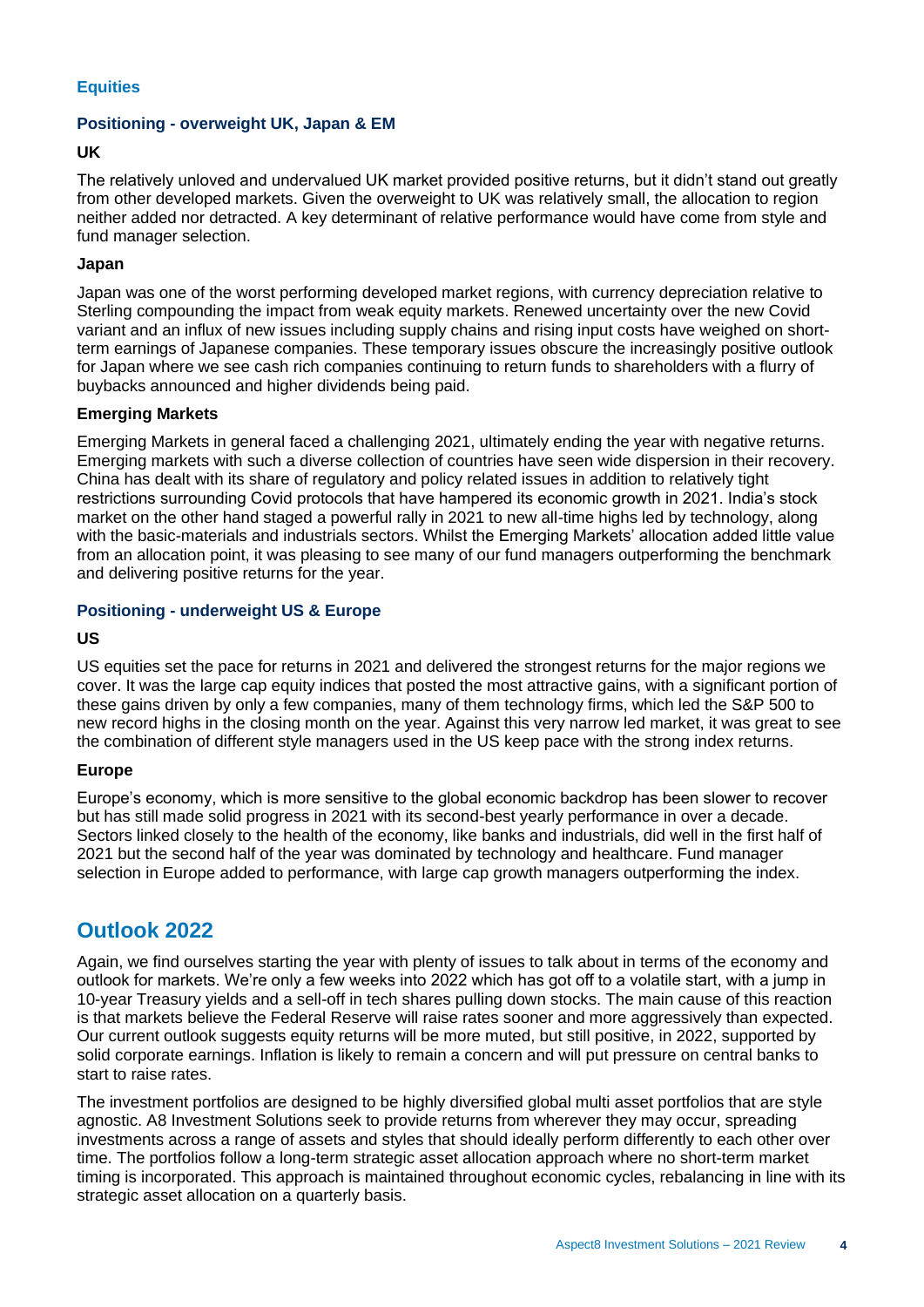## **Performance report**

| <b>A8 Active</b><br><b>Model Portfolios</b> | 01/01/2021-<br>31/12/2021 | 01/01/2020-<br>31/12/2020 | 01/01/2019-<br>31/12/2019 | 01/01/2018-<br>31/12/2018 | 01/01/2017-<br>31/12/2017 | <b>Since Common</b><br>Inception<br>$(03/01/2008)$ -<br>31/12/2021 |
|---------------------------------------------|---------------------------|---------------------------|---------------------------|---------------------------|---------------------------|--------------------------------------------------------------------|
| A8 Active Portfolio 2                       | 1.63                      | 3.48                      | 4.51                      | $-1.11$                   | 3.19                      | 54.38                                                              |
| UK CPI <sup>1</sup>                         | 5.13                      | 0.32                      | 1.47                      | 2.31                      | 3.09                      | 37.98                                                              |
| A8 Active Portfolio 3                       | 3.66                      | 6.20                      | 9.43                      | $-1.90$                   | 5.42                      | 112.33                                                             |
| IA Mixed Investment 0-35% Shares            | 2.57                      | 3.98                      | 8.80                      | $-3.41$                   | 5.01                      | 67.41                                                              |
| A8 Active Portfolio 4                       | 5.32                      | 6.95                      | 12.99                     | $-3.87$                   | 7.98                      | 140.06                                                             |
| A8 Active Portfolio 5                       | 6.85                      | 7.59                      | 15.69                     | $-5.45$                   | 11.01                     | 155.90                                                             |
| IA Mixed Investment 20-60% Shares           | 6.28                      | 3.49                      | 12.08                     | $-5.11$                   | 7.20                      | 84.68                                                              |
| A8 Active Portfolio 6                       | 8.30                      | 10.06                     | 18.32                     | $-6.68$                   | 15.42                     | 192.83                                                             |
| A8 Active Portfolio 7                       | 9.80                      | 13.76                     | 20.69                     | $-8.08$                   | 17.88                     | 225.30                                                             |
| IA Mixed Investment 40-85% Shares           | 11.10                     | 5.50                      | 15.94                     | $-6.07$                   | 10.05                     | 119.03                                                             |
| <b>A8 Active Portfolio 8</b>                | 11.05                     | 16.75                     | 20.29                     | $-9.20$                   | 18.81                     | 214.45                                                             |
| A8 Active Portfolio 9                       | 10.48                     | 21.43                     | 22.60                     | $-10.49$                  | 22.41                     | 224.67                                                             |
| A8 Active Portfolio 10                      | 8.17                      | 19.20                     | 18.35                     | $-10.30$                  | 22.61                     | 163.18                                                             |
| <b>IA Flexible Investment</b>               | 11.38                     | 7.01                      | 15.64                     | $-6.64$                   | 11.09                     | 114.59                                                             |

| A8 Income<br><b>Portfolio</b>     | 01/01/2021-<br>31/12/2021 | 01/01/2020-<br>31/12/2020 | 01/01/2019-<br>31/12/2019 | 01/01/2018-<br>31/12/2018 | 01/01/2017-<br>31/12/2017 | Since Common<br><b>Inception</b><br>$(31/03/2018)$ -<br>31/12/2021 |
|-----------------------------------|---------------------------|---------------------------|---------------------------|---------------------------|---------------------------|--------------------------------------------------------------------|
| A8 Income Portfolio               | 9.26                      | $-4.85$                   | 9.63                      | -                         | -                         | 11.24                                                              |
| IA Mixed Investment 20-60% Shares | 6.28                      | 3.49                      | 12.08                     | $-5.11$                   | 7.20                      | 20.82                                                              |

| <b>A8 Strategic Index</b><br><b>Model Portfolios</b> | $01/01/2021 -$<br>31/12/2021 | 01/01/2020-<br>31/12/2020 | 01/01/2019-<br>31/12/2019 | 01/01/2018-<br>31/12/2018 | 01/01/2017-<br>31/12/2017 | <b>Since Common</b><br><b>Inception</b><br>$(04/01/2011)$ -<br>31/12/2021 |
|------------------------------------------------------|------------------------------|---------------------------|---------------------------|---------------------------|---------------------------|---------------------------------------------------------------------------|
| A8 Strategic Index Portfolio 2                       | 1.84                         | 4.11                      | 5.89                      | $-0.16$                   | 1.70                      | 57.69                                                                     |
| UK CPI <sup>1</sup>                                  | 5.13                         | 0.32                      | 1.47                      | 2.31                      | 3.09                      | 25.48                                                                     |
| A8 Strategic Index Portfolio 3                       | 4.16                         | 6.27                      | 8.70                      | -0.96                     | 3.65                      | 99.23                                                                     |
| IA Mixed Investment 0-35% Shares                     | 2.57                         | 3.98                      | 8.80                      | $-3.41$                   | 5.01                      | 55.04                                                                     |
| A8 Strategic Index Portfolio 4                       | 6.44                         | 5.89                      | 11.43                     | $-2.64$                   | 6.30                      | 116.56                                                                    |
| A8 Strategic Index Portfolio 5                       | 8.08                         | 5.47                      | 14.95                     | $-4.38$                   | 8.76                      | 124.09                                                                    |
| IA Mixed Investment 20-60% Shares                    | 6.28                         | 3.49                      | 12.08                     | $-5.11$                   | 7.20                      | 72.64                                                                     |
| A8 Strategic Index Portfolio 6                       | 9.96                         | 5.63                      | 16.35                     | $-5.42$                   | 10.91                     | 128.38                                                                    |
| A8 Strategic Index Portfolio 7                       | 12.15                        | 5.58                      | 18.34                     | $-7.21$                   | 12.97                     | 136.56                                                                    |
| IA Mixed Investment 40-85% Shares                    | 11.10                        | 5.50                      | 15.94                     | $-6.07$                   | 10.05                     | 105.43                                                                    |
| A8 Strategic Index Portfolio 8                       | 13.93                        | 5.98                      | 17.35                     | $-6.80$                   | 14.88                     | 119.76                                                                    |
| A8 Strategic Index Portfolio 9                       | 11.84                        | 7.37                      | 17.18                     | $-7.63$                   | 17.35                     | 103.42                                                                    |
| A8 Strategic Index Portfolio 10                      | 8.34                         | 8.69                      | 16.49                     | $-7.75$                   | 18.75                     | 85.94                                                                     |
| IA Flexible Investment                               | 11.38                        | 7.01                      | 15.64                     | $-6.64$                   | 11.09                     | 102.33                                                                    |

| <b>A8 Sustainable</b><br><b>Model Portfolios</b> | $01/01/2021 -$<br>31/12/2021 | 01/01/2020-<br>31/12/2020 | 01/01/2019-<br>31/12/2019 | 01/01/2018-<br>31/12/2018 | 01/01/2017-<br>31/12/2017 | <b>Since Common</b><br><b>Inception</b><br>$(20/10/2020) -$<br>31/12/2021 |
|--------------------------------------------------|------------------------------|---------------------------|---------------------------|---------------------------|---------------------------|---------------------------------------------------------------------------|
| A8 Sustainable Portfolio 3                       | 3.59                         | 7.83                      | 11.57                     | $-2.62$                   | 6.55                      | 6.57                                                                      |
| IA Mixed Investment 0-35% Shares                 | 2.57                         | 3.98                      | 8.80                      | $-3.41$                   | 5.01                      | 5.92                                                                      |
| A8 Sustainable Portfolio 4                       | 5.89                         |                           |                           |                           |                           | 10.04                                                                     |
| A8 Sustainable Portfolio 5                       | 7.50                         | 9.56                      | 18.73                     | $-4.55$                   | 11.78                     | 12.55                                                                     |
| IA Mixed Investment 20-60% Shares                | 6.28                         | 3.49                      | 12.08                     | $-5.11$                   | 7.20                      | 11.85                                                                     |
| A8 Sustainable Portfolio 6                       | 9.06                         |                           |                           |                           |                           | 14.93                                                                     |
| A8 Sustainable Portfolio 7                       | 10.99                        | 12.36                     | 24.19                     | $-5.75$                   | 14.36                     | 17.91                                                                     |
| IA Mixed Investment 40-85% Shares                | 11.10                        | 5.50                      | 15.94                     | $-6.07$                   | 10.05                     | 17.85                                                                     |
| A8 Sustainable Portfolio 8                       | 12.22                        |                           |                           |                           |                           | 19.92                                                                     |
| IA Flexible Investment                           | 11.38                        | 7.01                      | 15.64                     | $-6.64$                   | 11.09                     | 18.71                                                                     |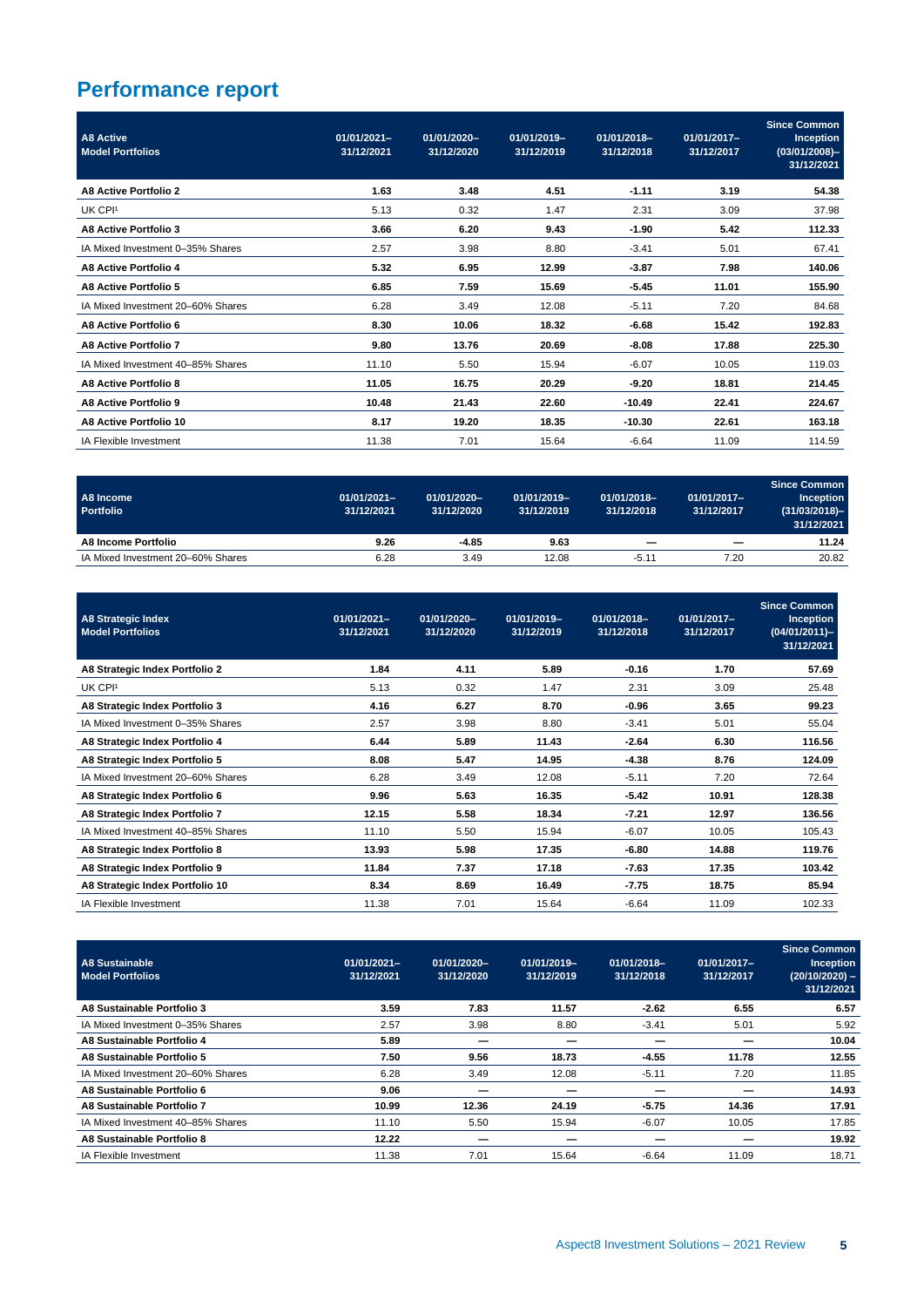| A8 Blended Portfolios             | 01/01/2021-<br>31/12/2021 | 01/01/2020-<br>31/12/2020 | 01/01/2019-<br>31/12/2019 | 01/01/2018-<br>31/12/2018 | 01/01/2017-<br>31/12/2017 | <b>Since Common</b><br>Inception<br>$(20/03/2020)$ -<br>31/12/2021 |
|-----------------------------------|---------------------------|---------------------------|---------------------------|---------------------------|---------------------------|--------------------------------------------------------------------|
| A8 Blended Portfolio 3 F Acc      | 3.82                      |                           |                           |                           |                           | 21.76                                                              |
| IA Mixed Investment 0-35% Shares  | 2.57                      | 3.98                      | 8.80                      | $-3.41$                   | 5.01                      | 20.04                                                              |
| A8 Blended Portfolio 4 F Acc      | 5.81                      |                           |                           |                           |                           | 29.62                                                              |
| A8 Blended Portfolio 5 F Acc      | 7.44                      |                           |                           |                           |                           | 35.24                                                              |
| IA Mixed Investment 20-60% Shares | 6.28                      | 3.49                      | 12.08                     | $-5.11$                   | 7.20                      | 32.36                                                              |
| A8 Blended Portfolio 6 F Acc      | 9.16                      |                           |                           |                           |                           | 42.78                                                              |
| A8 Blended Portfolio 7 F Acc      | 12.13                     |                           |                           |                           |                           | 53.60                                                              |
| IA Mixed Investment 40-85% Shares | 11.10                     | 5.50                      | 15.94                     | $-6.07$                   | 10.05                     | 46.00                                                              |
| A8 Blended Portfolio 8 F Acc      | 12.88                     |                           |                           |                           |                           | 58.10                                                              |
| IA Flexible Investment            | 11.38                     | 7.01                      | 15.64                     | $-6.64$                   | 11.09                     | 48.40                                                              |

| A8 Tactical Portfolios            | 01/01/2021-<br>31/12/2021 | 01/01/2020-<br>31/12/2020 | 01/01/2019-<br>31/12/2019 | 01/01/2018-<br>31/12/2018 | 01/01/2017-<br>31/12/2017 | <b>Since Common</b><br><b>Inception</b><br>$(11/01/2017)$ -<br>31/12/2021 |
|-----------------------------------|---------------------------|---------------------------|---------------------------|---------------------------|---------------------------|---------------------------------------------------------------------------|
| A8 Tactical Portfolio 3 F Acc     | 4.60                      | 5.79                      | 8.45                      | $-4.31$                   |                           | 19.26                                                                     |
| IA Mixed Investment 0-35% Shares  | 2.57                      | 3.98                      | 8.80                      | $-3.41$                   | 5.01                      | 16.85                                                                     |
| A8 Tactical Portfolio 4 F Acc     | 7.09                      | 4.55                      | 10.27                     | $-5.72$                   |                           | 22.42                                                                     |
| A8 Tactical Portfolio 5 F Acc     | 8.83                      | 3.94                      | 12.45                     | $-7.49$                   | _                         | 25.66                                                                     |
| IA Mixed Investment 20-60% Shares | 6.28                      | 3.49                      | 12.08                     | $-5.11$                   | 7.20                      | 24.11                                                                     |
| A8 Tactical Portfolio 6 F Acc     | 10.82                     | 3.29                      | 13.59                     | $-8.67$                   |                           | 27.98                                                                     |
| A8 Tactical Portfolio 7 F Acc     | 12.99                     | 2.84                      | 14.38                     | $-10.51$                  |                           | 29.24                                                                     |
| IA Mixed Investment 40-85% Shares | 11.10                     | 5.50                      | 15.94                     | $-6.07$                   | 10.05                     | 38.37                                                                     |

| A8 Managed<br><b>Defensive Fund</b> | $01/01/2021 -$<br>31/12/2021 | 01/01/2020-<br>31/12/2020 | 01/01/2019-<br>31/12/2019 | 01/01/2018-<br>31/12/2018 | 01/01/2017-<br>31/12/2017 | <b>Since Common</b><br><b>Inception</b><br>$(01/06/2018)$ -<br>31/12/2021 |
|-------------------------------------|------------------------------|---------------------------|---------------------------|---------------------------|---------------------------|---------------------------------------------------------------------------|
| A8 Managed Defensive F Acc          | 5.54                         | 1.84                      | 8.89                      | $\overline{\phantom{0}}$  | -                         | 13.52                                                                     |
| UK Cash+2%                          | 2.07                         | 2.62                      | 3.00                      | 2.88                      | 2.42                      | 9.73                                                                      |

| A8 Income Portfolio (Fund)        | 01/01/2021-31/12/2021 | 01/01/2020-<br>31/12/2020 | 01/01/2019-<br>31/12/2019 | 01/01/2018-<br>31/12/2018 | 01/01/2017-<br>31/12/2017 | Since Common<br><b>Inception</b><br>(16/12/2010)-<br>31/12/2021 |
|-----------------------------------|-----------------------|---------------------------|---------------------------|---------------------------|---------------------------|-----------------------------------------------------------------|
| A8 Income Portfolio (Fund)        | 12.42                 | 0.00                      | 5.53                      | 0.21                      | 1.67                      | 76.69                                                           |
| IA Mixed Investment 20–60% Shares | 6.28                  | 3.49                      | 12.08                     | $-5.11$                   | 7.20                      | 75.01                                                           |

**Past performance is not a guide to future performance. The value of investments and the income received from them can fall as well as rise. Investors may not get back the amount invested.** Performance Source: Schroders, as at 31 December 2021. Benchmark source: Morningstar, as at 31 December 2021. UK Consumer Price Index (CPI) is used as a measure of inflation. <sup>1</sup>CPI data is one month lagged **(as at 30 November 2021).** Performance is shown net of OCF and MPS fee (where applicable) but gross of platform and adviser fees and is in Sterling.

## **What are the risks?**

Prior to making an investment decision, please consider the following risks:

**Capital risk:** All capital invested is at risk. You may not get back some or all of your investment. Counterparty risk: The portfolios may have contractual agreements with counterparties. If a counterparty is unable to fulfil their obligations, the sum that they owe to the portfolios may be lost in part or in whole. **Credit risk:** A decline in the financial health of an issuer could cause the value of the instruments it issues, such as equities or bonds, to fall or become worthless. **Currency risk:** The portfolios may lose value as a result of movements in foreign exchange rates. **Derivatives risk**: A derivative may not perform as expected, and may create losses greater than the cost of the derivative. **Derivatives risk – efficient portfolio management and investment purposes:** Derivatives may be used to manage the portfolios efficiently. A derivative may not perform as expected, may create losses greater than the cost of the derivative and may result in losses to the portfolios. The portfolios may also materially invest in derivatives including using short selling and leverage techniques with the aim of making a return. When the value of an asset changes, the value of a derivative based on that asset may change to a much greater extent. This may result in greater losses than investing in the underlying asset. **Equity risk:** Equity prices fluctuate daily, based on many factors including general, economic, industry or company news. **High yield bond risk:** High yield bonds (normally lower rated or unrated) generally carry greater market, credit and liquidity risk. **IBOR risk:** The transition of the financial markets away from the use of interbank offered rates